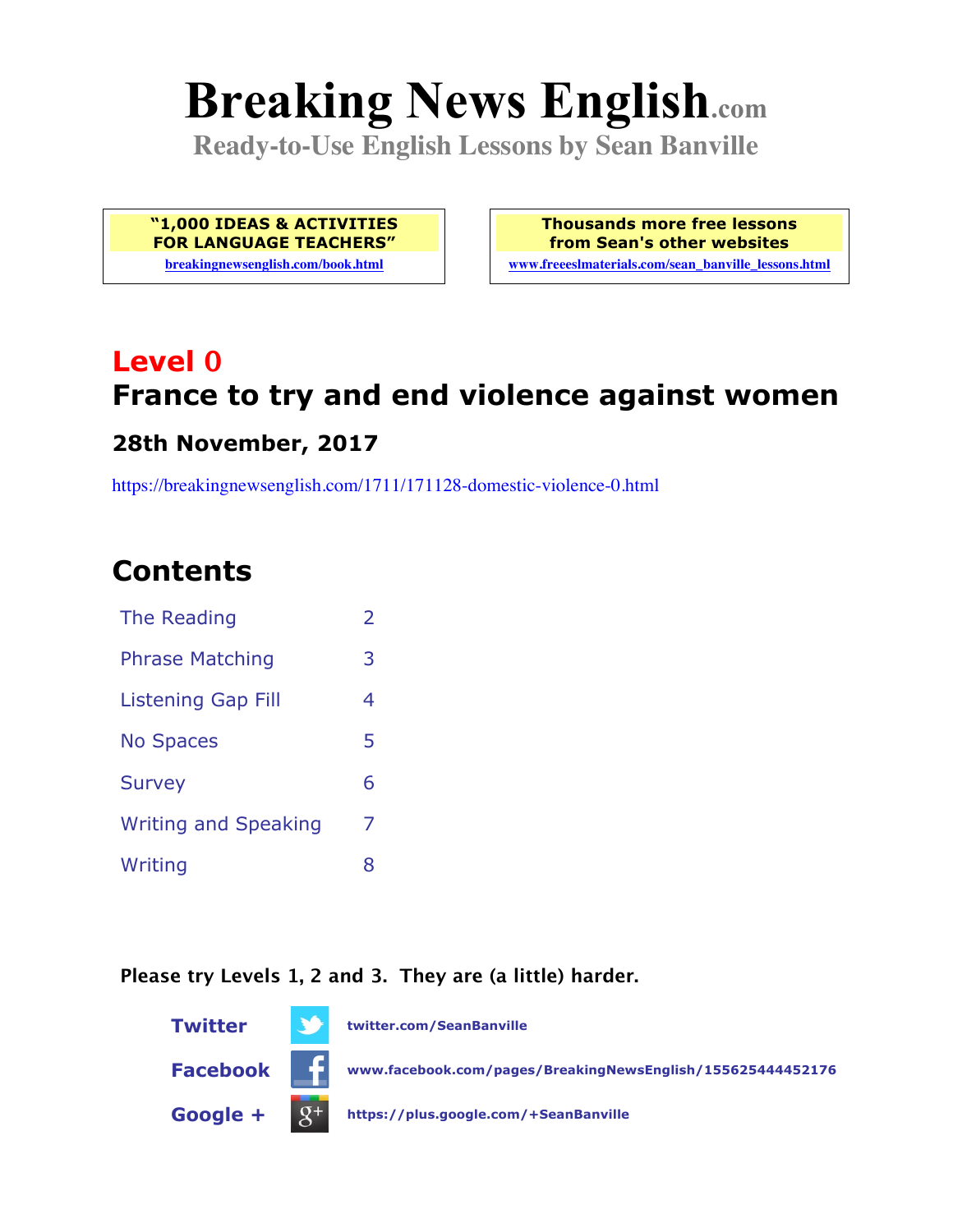### **THE READING**

From https://breakingnewsenglish.com/1711/171128-domestic-violence-0.html

France wants to end violence against women. It will teach people about this. It wants the police to help women. France's president wants to teach children about pornography. He also wants more rape victims to go to the police. Finally, he wants stronger laws against people being bad to women in the street. Reducing violence against women is a government promise. A woman is killed by her husband or ex-husband in France every three days. Not many women go to the police. The president said: "France should [not] be one of those countries where women live in fear." He said criminals who hurt women should go to prison.

Sources: https://www.**reuters.com**/article/us-france-violence-macron/frances-macron-unveils-plan-to-curbviolence-against-women-idUSKBN1DP0H9 http://www.**bbc.com**/news/world-europe-42121407 http://**thehill.com**/policy/international/361810-france-launches-plan-to-combat-violence-againstwomen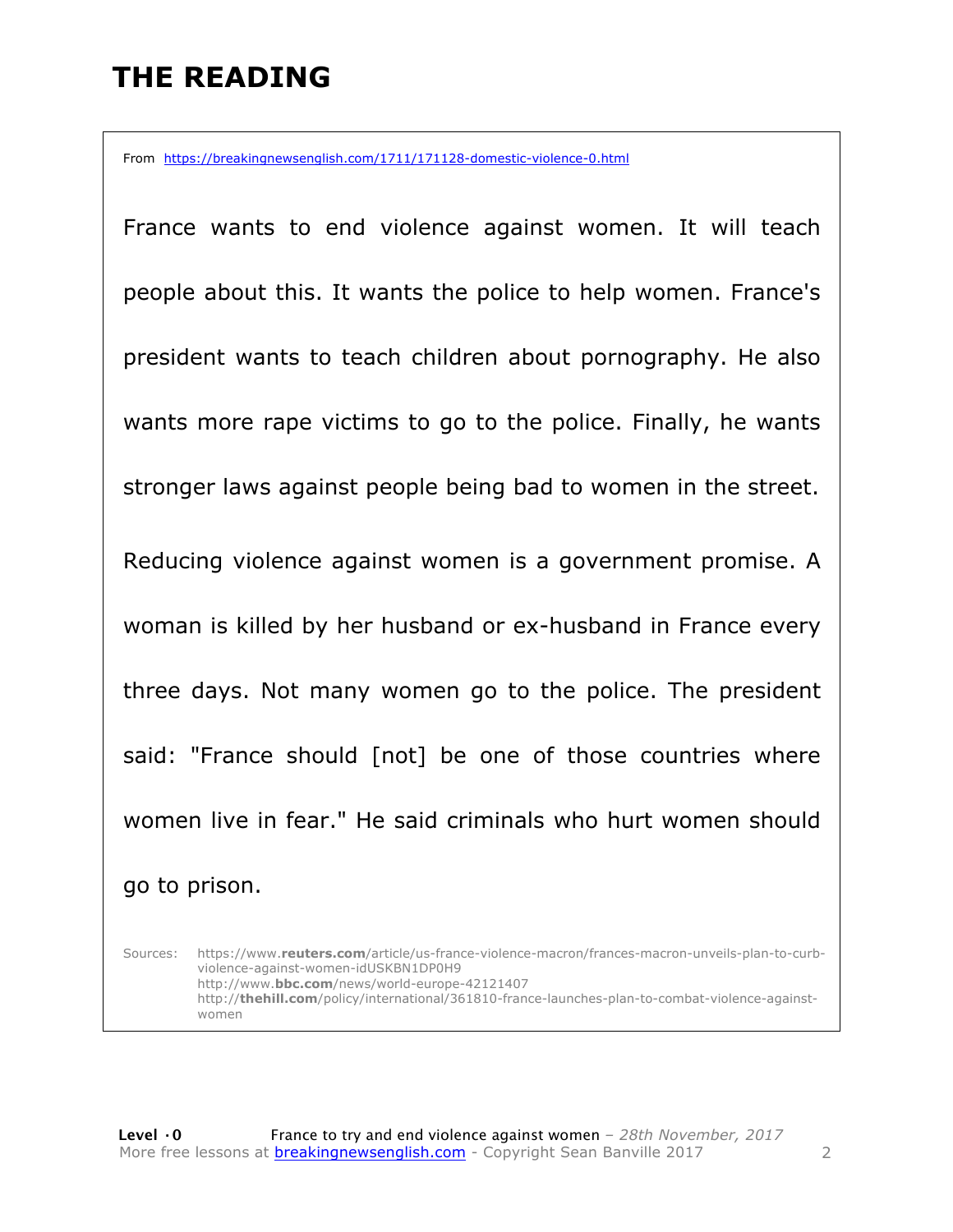### **PHRASE MATCHING**

From https://breakingnewsenglish.com/1711/171128-domestic-violence-0.html

#### **PARAGRAPH ONE:**

|    | 1. end violence              |    | a. pornography   |
|----|------------------------------|----|------------------|
|    | 2. teach people              | b. | victims          |
|    | 3. It wants the police       |    | c. about this    |
|    | 4. teach children about      | d. | in the street    |
| 5. | rape                         |    | e. against women |
|    | 6. go to                     | f. | laws             |
|    | 7. stronger                  |    | g. to help       |
|    | 8. people being bad to women |    | h. the police    |

#### **PARAGRAPH TWO:**

|    | 1. Reducing violence          |    | a. in fear          |
|----|-------------------------------|----|---------------------|
|    | 2. a government               |    | b. go to the police |
|    | 3. killed by her husband      | C. | prison              |
|    | 4. Not many women             |    | d. against women    |
|    | 5. France should not be one   | e. | women               |
|    | 6. countries where women live | f. | promise             |
|    | 7. criminals who hurt         |    | q. of those         |
| 8. | go to                         |    | h. or ex-husband    |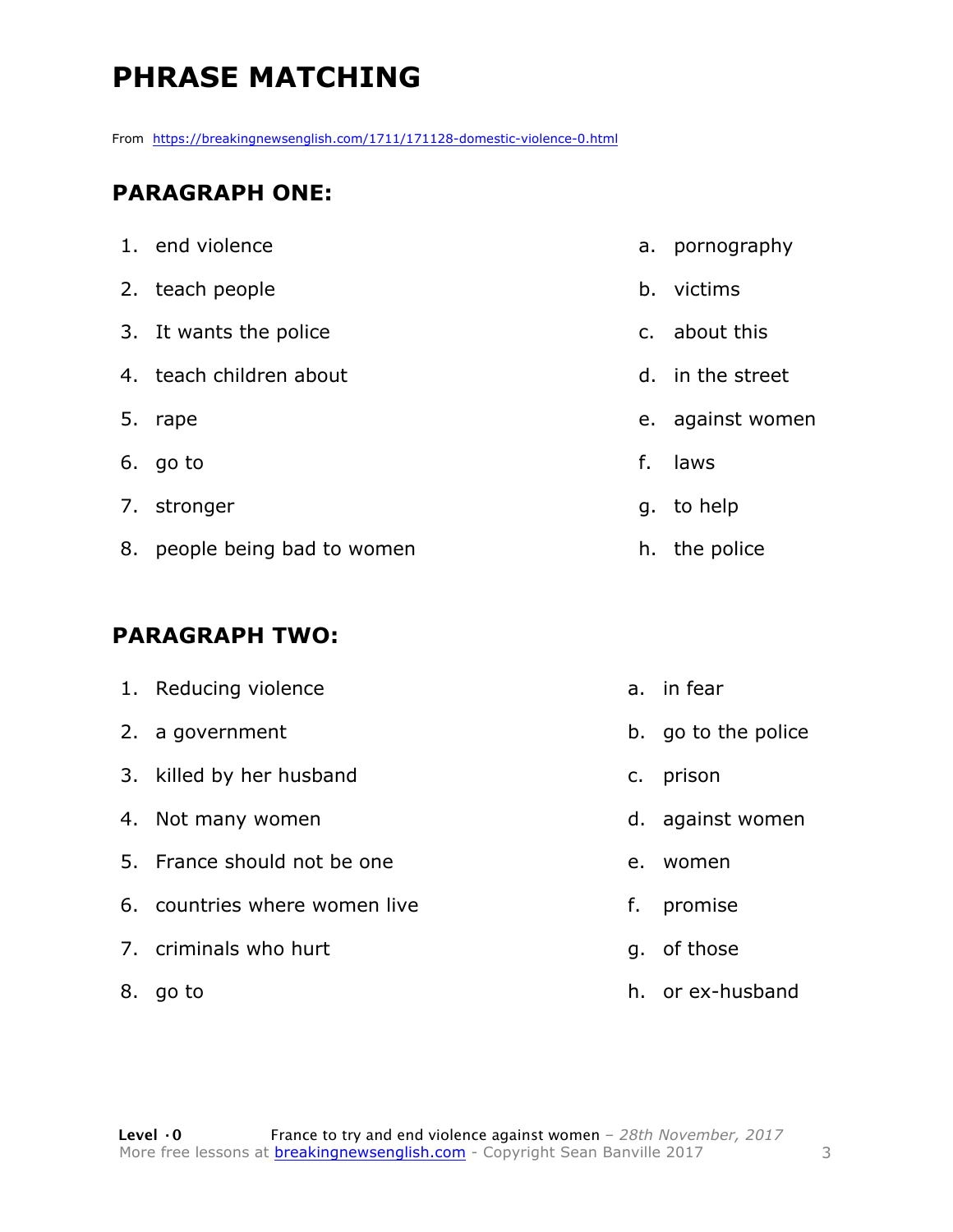### **LISTEN AND FILL IN THE GAPS**

From https://breakingnewsenglish.com/1711/171128-domestic-violence-0.html

| France (1) __________________________ violence against women. It         |  |
|--------------------------------------------------------------------------|--|
| will teach $(2)$ __________________________. It wants the police to help |  |
| women. France's president (3) ______________________ children            |  |
| about pornography. He (4) _________________________ rape victims         |  |
| to go (5) _________________________. Finally, he wants stronger laws     |  |
| against people being bad to women (6) ________________________.          |  |
| Reducing violence against (7) ________________________                   |  |
| government promise. A woman is (8) _______________________               |  |
| husband or ex-husband in France (9) _______________________.             |  |
| Not many women go (10) ______________________. The president             |  |
|                                                                          |  |
| countries where women live in fear." He said criminals who hurt          |  |
| women should (12) ________________________.                              |  |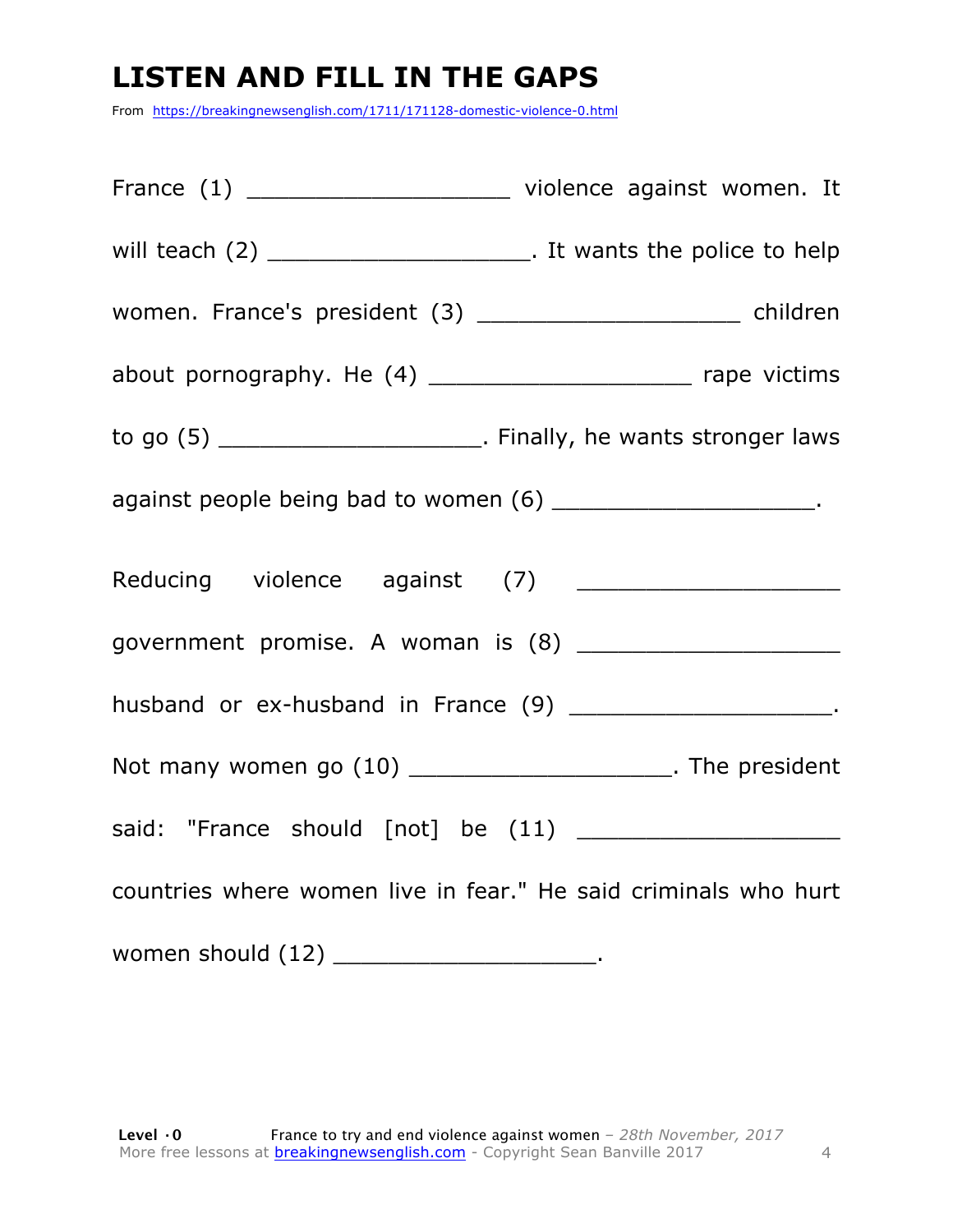### PUT A SLASH ( / ) WHERE THE SPACES ARE

From https://breakingnewsenglish.com/1711/171128-domestic-violence-0.html

Francewantstoendviolenceagainstwomen.Itwillteachpeopleaboutth

is.Itwantsthepolicetohelpwomen.France'spresidentwantstoteachch

ildrenaboutpornography.Healsowantsmorerapevictimstogotothepo

lice.Finally, hewantsstrongerlawsagainstpeoplebeingbadtowomenin

thestreet.Reducingviolenceagainstwomenisagovernmentpromise.A

womaniskilledbyherhusbandorex-husbandinFranceeverythreeda

ys.Notmanywomengotothepolice.Thepresidentsaid:"Franceshould[

not]beoneofthosecountrieswherewomenliveinfear."Hesaidcriminal

swhohurtwomenshouldgotoprison.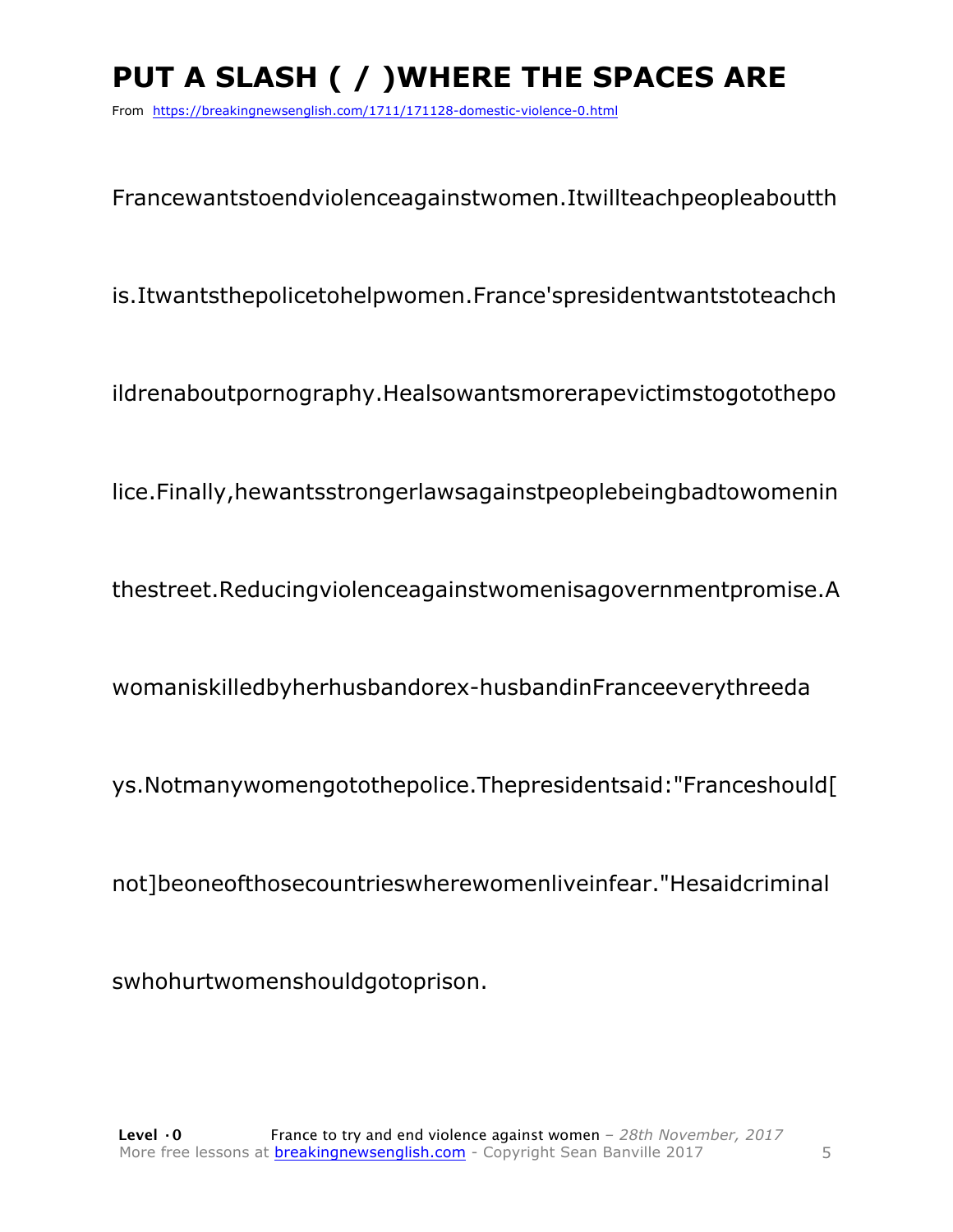### **DOMESTIC VIOLENCE SURVEY**

From https://breakingnewsenglish.com/1711/171128-domestic-violence-4.html

Write five GOOD questions about domestic violence in the table. Do this in pairs. Each student must write the questions on his / her own paper. When you have finished, interview other students. Write down their answers.

|      | STUDENT 1 | STUDENT 2 | STUDENT 3 |
|------|-----------|-----------|-----------|
| Q.1. |           |           |           |
| Q.2. |           |           |           |
| Q.3. |           |           |           |
| Q.4. |           |           |           |
| Q.5. |           |           |           |

- Now return to your original partner and share and talk about what you found out. Change partners often.
- Make mini-presentations to other groups on your findings.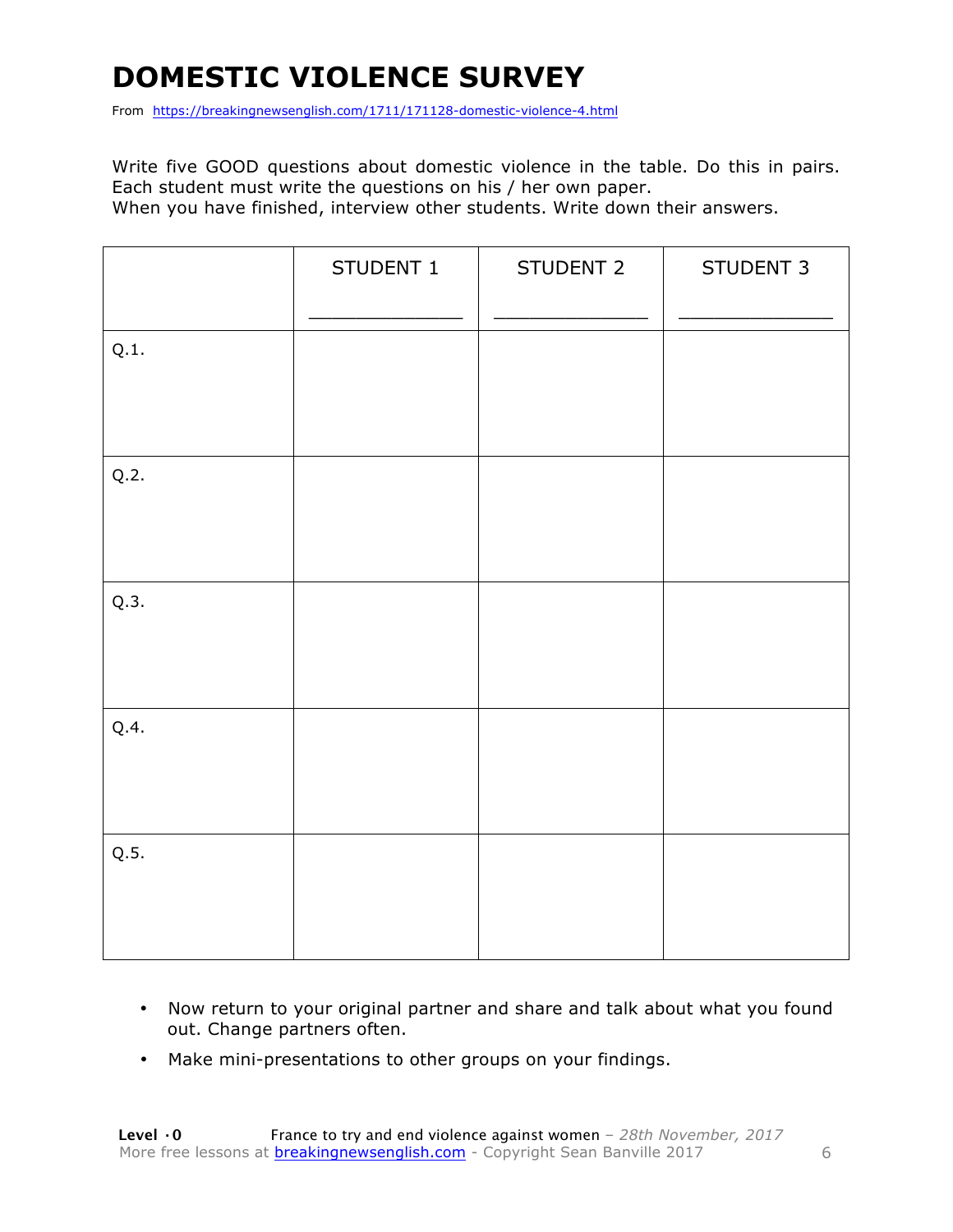### **WRITE QUESTIONS & ASK YOUR PARTNER(S)**

Student A: Do not show these to your speaking partner(s).

| a)           |  |  |
|--------------|--|--|
| b)           |  |  |
| $\mathsf{C}$ |  |  |
|              |  |  |
| d)           |  |  |
| e)           |  |  |
| f)           |  |  |

*France to try and end violence against women – 28th November, 2017* More free lessons at breakingnewsenglish.com

### **WRITE QUESTIONS & ASK YOUR PARTNER(S)**

-----------------------------------------------------------------------------

Student B: Do not show these to your speaking partner(s).

| a)            |  |  |  |
|---------------|--|--|--|
| b)            |  |  |  |
| $\mathsf{c})$ |  |  |  |
| d)            |  |  |  |
| e)            |  |  |  |
| f)            |  |  |  |